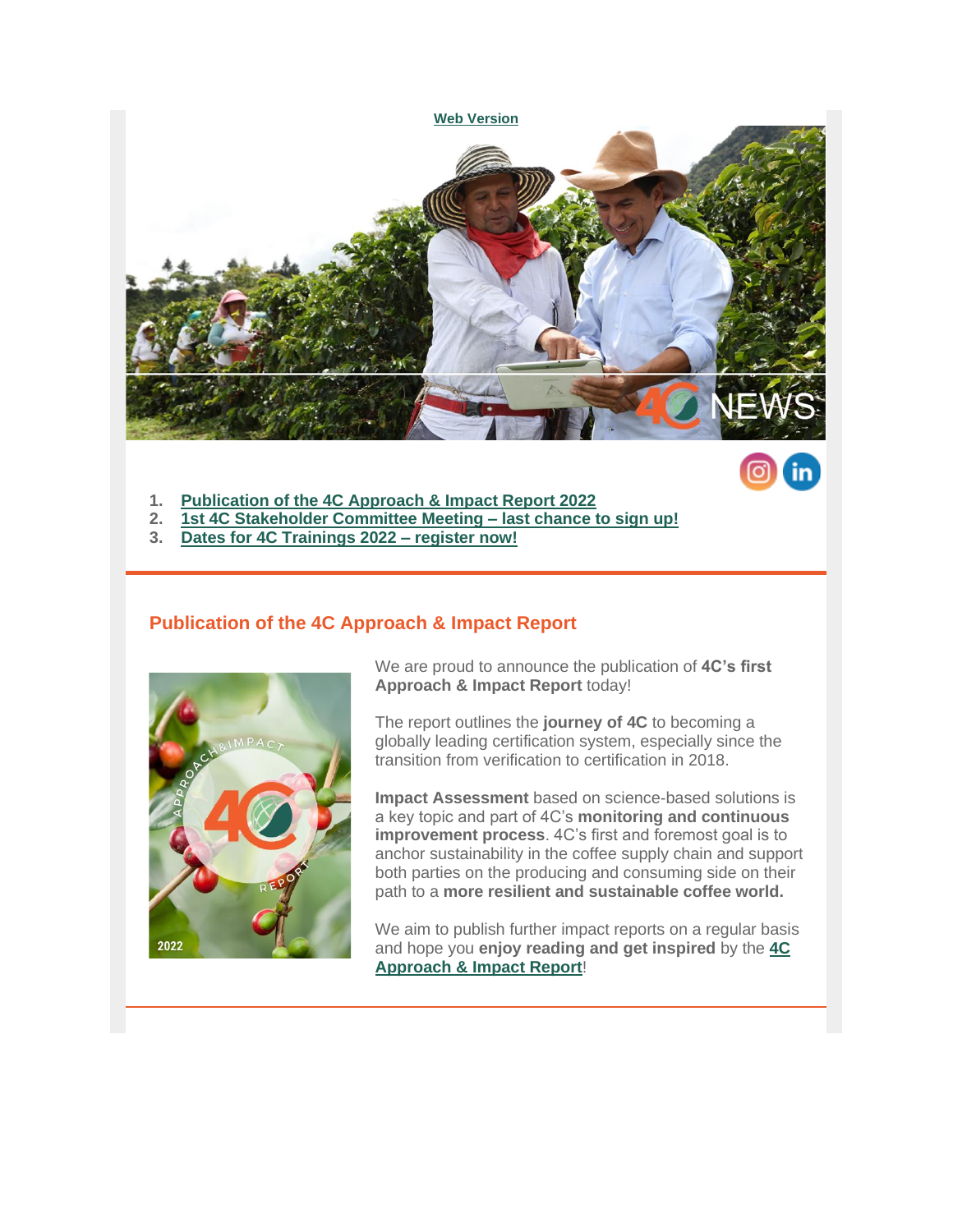

### **4C Technical Stakeholder Committee - Join Now!**

The new 4C Technical Stakeholder Committee for the **4C Carbon Footprint Add-On** will meet for the first time next week, on **6 April 2022 at 13:00 CEST**.

We are looking forward to meeting all the members and start **exchanging experiences** on innovations in the coffee sector. The key aim of the committee is to further develop the **[4C Carbon Footprint Add-On](https://amxe.net/io0aec4n-6d0os7xi-j6z1329e-pe1)** and its application on the ground.

The Add-On was launched last month as a tool to promote **climate friendly coffee** cultivation and supply chains. The voluntary Add-On encourages 4C system users to **calculate their carbon footprint**, **identify emission reduction options** and use **carbon offsetting** for remaining emissions.

We will also discuss the feedback that we have received during the **Public Consultation** of the Add-On – **Thank you to everyone who contributed!**

The participation in the Stakeholder Committee is **open for all 4C system users**: Managing Entities, Certification Bodies, Intermediary Buyers and Final Buyers.

Take the final opportunity to **[join the first meeting now!](https://amxe.net/io0aec4n-6d0os7xi-nktlsgg3-xwd)**

# **4C Code of Conduct and Certification System Trainings 2022**

We have announced the dates for our **4C Online Trainings for 2022**.

# Sign up here!

This online workshop will **guide you through the certification process**, ensuring better understanding and implementation of the audit requirements and procedures. The trainings will be in **English**, with simultaneous translation into **Spanish** and **Portuguese**.

The first session of the **4C Code of Conduct and Certification System Training** will be on **26-28 April 2022, 15:00-21:00 CEST**. **[Download the agenda!](https://amxe.net/io0aec4n-6d0os7xi-t1562doi-11qf)**